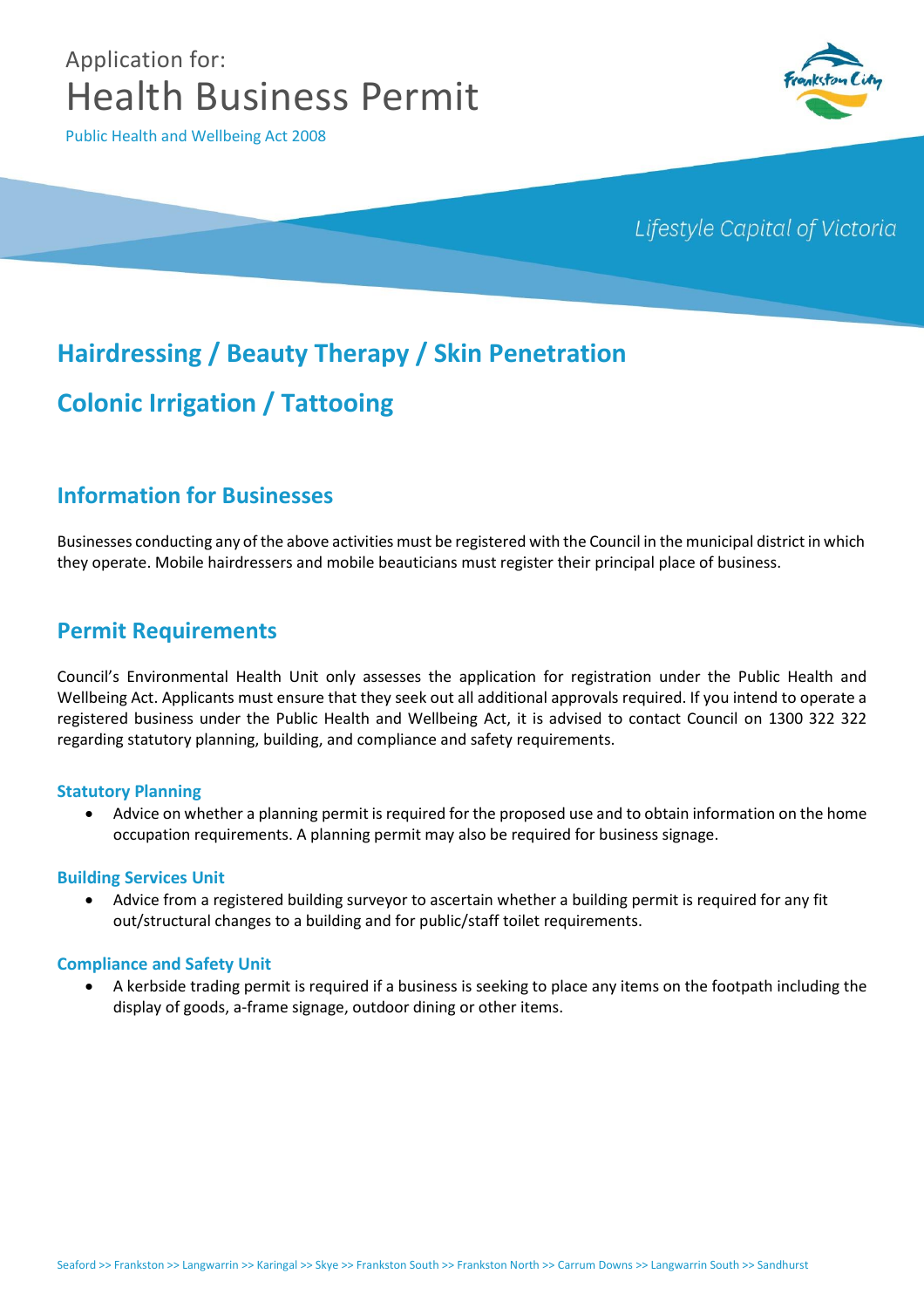# **The Initial Registration Process**

- 1. Council **strongly recommends** submitting a plan for the layout of the new premises. Complete and submit to Council the application form with a copy of the floor plan of the premises to be assessed for approval. Approval should be granted prior to any works commencing, this will assist you to ensure the premises complies with Part A: Registering your premises of the Infection prevention and control guidelines for hair, beauty, tattooing and skin penetration industries and the Public Health and Wellbeing Regulations 2019.
- 2. Council will assess plans and write to you explaining any amendments required or construction conditions.
- 3. When the plans are deemed satisfactory council will approve the plans with conditions.
- 4. Commence construction of the health premises.
- 5. A final inspection of the constructed premises **must be undertaken** to ensure the premises complies with all standards. If required, a progress inspection may also be carried out.
- 6. All final inspections must be booked at least one week prior to the proposed opening date. An application to register will be issued to you at this time and should be paid prior to the final inspection.

| <b>Registration Fees</b> |  |
|--------------------------|--|
|--------------------------|--|

| <b>Public Health &amp; Wellbeing Act</b><br><b>Premises</b> | <b>Initial Registration</b><br>Fee 2022/23 | Annual<br>Registration<br><b>Fee</b><br>Fees 2022/23 | <b>Transfer</b><br><b>Fee</b><br>2022/23 | <b>Health Transfer</b><br><b>Express Service</b><br>$-$ within 5<br>business days<br>(additional fee) |
|-------------------------------------------------------------|--------------------------------------------|------------------------------------------------------|------------------------------------------|-------------------------------------------------------------------------------------------------------|
| Low Risk – Hairdressing Only                                | \$285                                      |                                                      |                                          |                                                                                                       |
|                                                             | One off fee                                |                                                      |                                          |                                                                                                       |
| Medium Risk - Beauty                                        | \$512                                      | \$305                                                | \$207                                    | Additional \$67                                                                                       |
| High Risk - Skin Penetration                                | \$528                                      | \$321                                                | \$207                                    | Additional \$67                                                                                       |

# **Certificate of Registration**

Once all requirements have been completed, registration will be granted and you will be issued with a certificate of registration. This certificate must be kept at the premises at all times.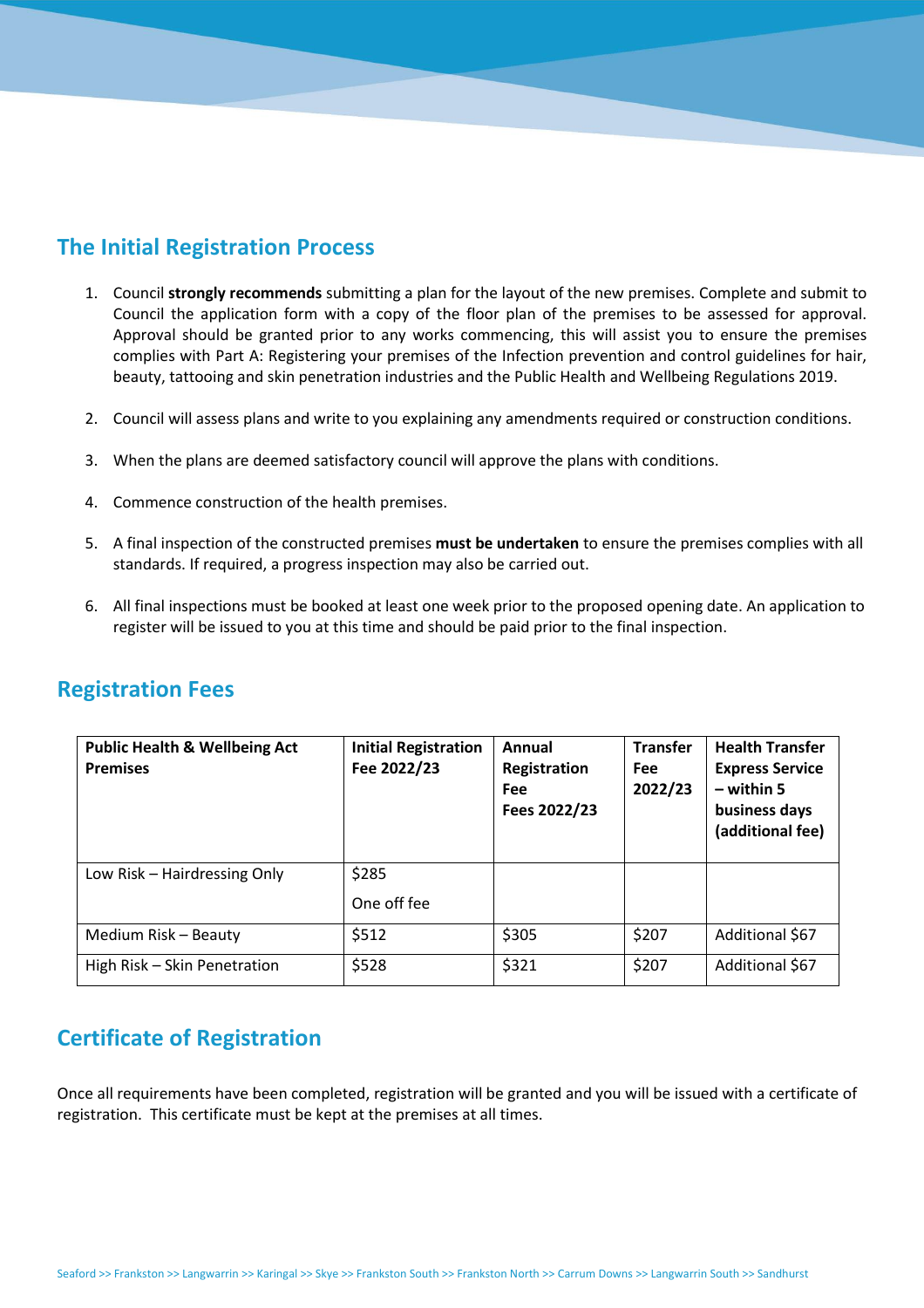# **Schedule of Finishes**

Please provide a schedule of finishes including the description or specification for all finishes throughout the premises. All equipment, furniture, fittings, floors, walls and ceilings should be constructed of materials suitable for the procedures to be undertaken in the area.

Surfaces that require regular cleaning and/or disinfection should be constructed of a durable, sealed and non-porous material that can be effectively cleaned and disinfected.

All finishes must be smooth, impervious and easily cleaned, no raw wood is permitted in the premises.

## **Premises Plans**

Please attach premises floor plans which are to scale of 1:100 (or greater) and clearly show the location of all: counters, cupboards and benches, equipment, walls, doors and openings, windows, equipment washing sinks, hand wash basins, hair wash basins, treatment rooms, nail tables, chairs, lighting, ventilation, toilets & vanity units, storage cabinets, waste disposal facilities, drains and other plumbing fixtures.

### **Privacy Statement**

The personal information requested on this form is being collected by Council for the health premises permit application. This information will be used solely by Council for that primary purpose or directly related purposes and will not otherwise be disclosed without your consent or as required or permitted by law. You may apply to Council for access and/or amendment of the information.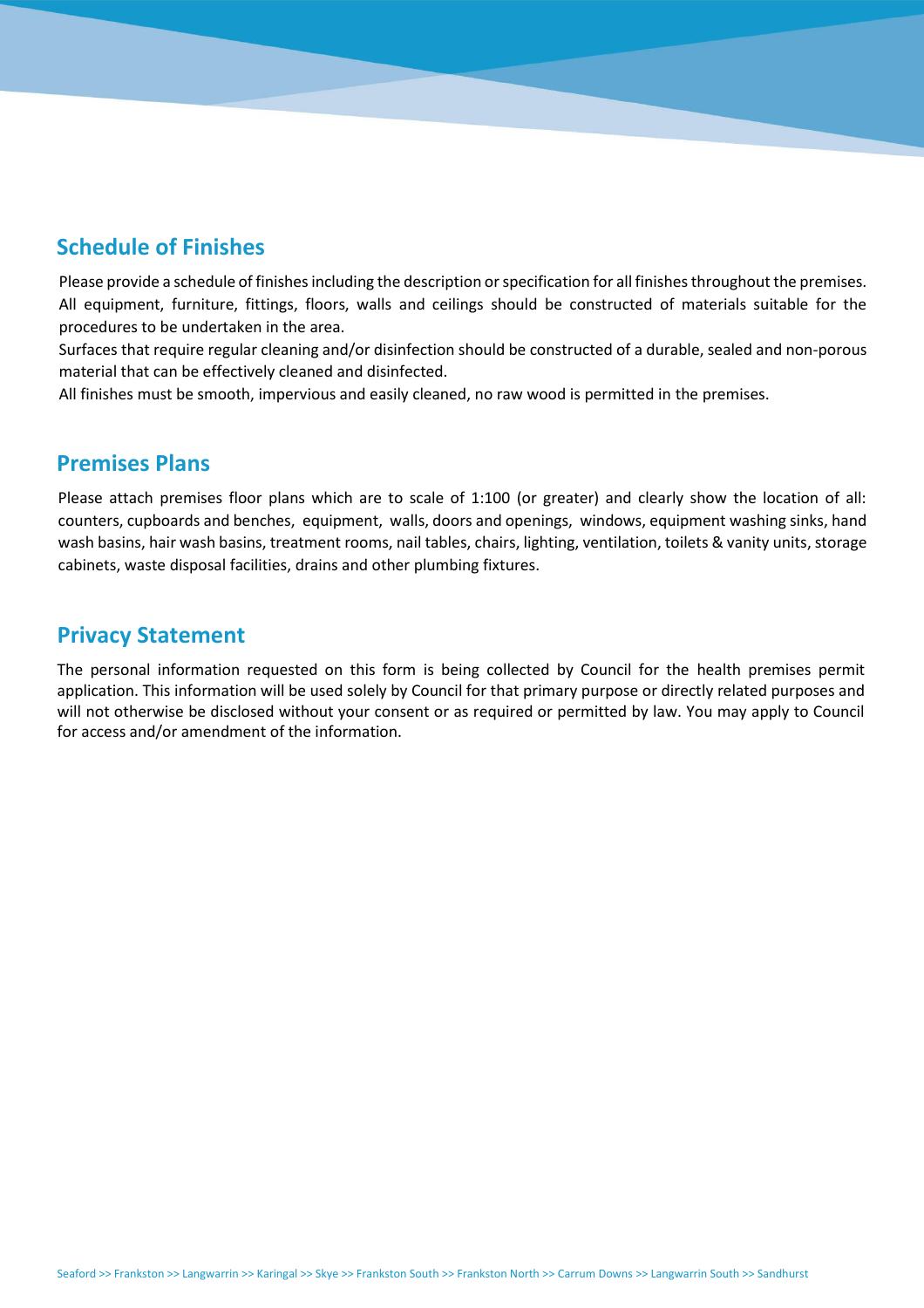# Application for: Health Business Permit



Public Health and Wellbeing Act 2008

Lifestyle Capital of Victoria

#### **Please return this application form to:**

To: Email: health@frankston.vic.gov.au

Please send all applications and correspondence regarding your application to the above email address

Environmental Health Unit Frankston City Council 30 Davey Street Frankston 3199 Phone: (03) 9784 1915

| <b>Applicant Details</b>                                                                                                                                                  |                             |  |                                                 |       |  |  |
|---------------------------------------------------------------------------------------------------------------------------------------------------------------------------|-----------------------------|--|-------------------------------------------------|-------|--|--|
| Name:                                                                                                                                                                     |                             |  |                                                 |       |  |  |
| <b>Postal Address:</b>                                                                                                                                                    |                             |  |                                                 |       |  |  |
| Phone:                                                                                                                                                                    | Bus.:                       |  |                                                 | Mob.: |  |  |
| Email:                                                                                                                                                                    |                             |  |                                                 |       |  |  |
| Date:                                                                                                                                                                     | <b>Applicant Signature:</b> |  |                                                 |       |  |  |
| <b>Business Details</b>                                                                                                                                                   |                             |  |                                                 |       |  |  |
| Proprietor (sole trader or Pty Ltd):<br>Note:<br>A Trust is not a legal entity for the purpose of the Health & Wellbeing Act. The proprietor for a Trust is the Trustee/s |                             |  |                                                 |       |  |  |
| Proprietor Residential Address:                                                                                                                                           |                             |  |                                                 |       |  |  |
| Proprietor Postal Address(if different from above):                                                                                                                       |                             |  |                                                 |       |  |  |
| <b>Contact Name:</b>                                                                                                                                                      |                             |  | <b>Business Phone:</b>                          |       |  |  |
| Mob.:                                                                                                                                                                     |                             |  | ABN No.:                                        |       |  |  |
| Email:                                                                                                                                                                    |                             |  |                                                 |       |  |  |
| <b>Health Premises Details</b>                                                                                                                                            |                             |  |                                                 |       |  |  |
| Trading Name of Health Premise:                                                                                                                                           |                             |  |                                                 |       |  |  |
| Trading Address of Health Business:                                                                                                                                       |                             |  |                                                 |       |  |  |
| Health premise is new and has not been built $\Box$                                                                                                                       |                             |  | Health premise has already been built $\square$ |       |  |  |
| <b>Trading Days:</b>                                                                                                                                                      |                             |  | <b>Trading Hours:</b>                           |       |  |  |